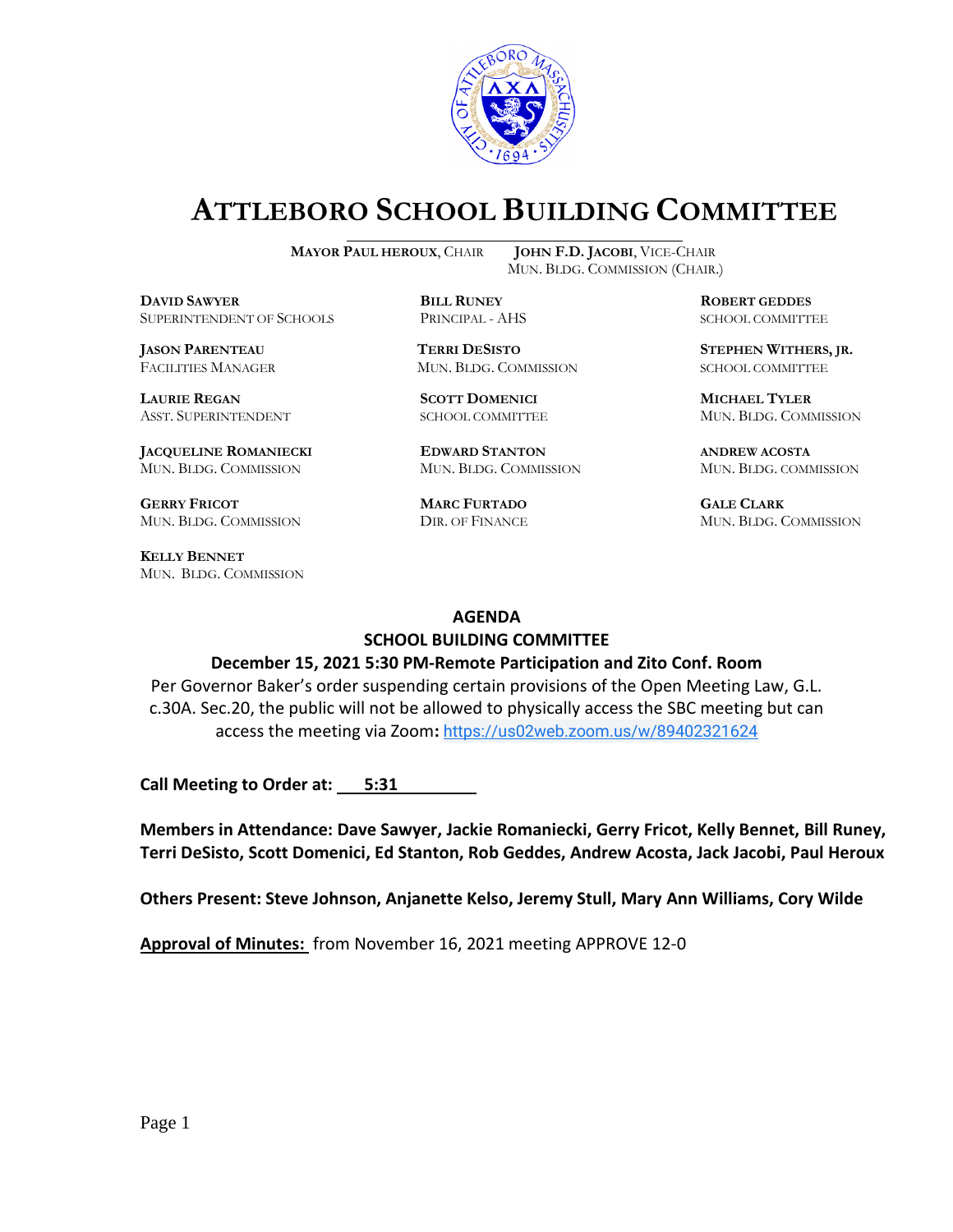### **Bills & Payments:**

Vote APPROVE 12-0

| Vendor        | Invoice #             | <b>Invoice Date</b> | <b>Amount</b>  |
|---------------|-----------------------|---------------------|----------------|
| Skanska       | 1316825-000-14606-63  | 12/7/21             | \$79,635.00    |
| Kaestle Boos  | 16027.00-58           | 11/30/21            | \$112,495.00   |
| Consigli      | <b>Application 31</b> | 11/30/21            | \$5,760,569.41 |
| <b>Briggs</b> | INV0219980            | 11/27/21            | \$1,781.50     |
| STV   DPM     | 90023015              | 12/8/21             | \$1,224.00     |
| <b>SGH</b>    | 0314256               | 11/23/21            | \$10,993.38    |
|               |                       |                     |                |
|               |                       |                     |                |
| <b>Total</b>  |                       |                     | \$5,966,698.29 |

## **Attleboro High School-project update:**

### 1. Construction update

Tour conducted prior to SBC meeting. Main entrance upper canopy work ongoing. Finish trim on curtainwall. Screening on the north roofs is complete with one exception. South to be complete. There currently for access, all glazing is completed on the 4-story building. Curbing work to be completed in the spring. Exterior light fixture install on going at canopies. Curtainwall & glass mostly installed at cafeteria. Masonry is ongoing. Tightening up the building and temporary heat. Masonry and glass going in and overhead doors going in on south side at shops. Underground retention system being installed over next couple of months. Temporary heaters are in place – propane. Cafeteria overhead mechanicals, drywall soffits @ clerestory ongoing. Start ceiling grid in about a month. Overhead MEP's being installed in the gymnasium. Auditorium overhead work ongoing, then will drop the staging. Wood ceilings at the media center is complete.  $4<sup>th</sup>$  floor started finish flooring. On schedule for June 16<sup>th</sup> Temporary Certificate of Occupancy. Demo pool and gymnasium to begin in April 2022. Site work will begin next summer. Have permanent power & electricians power up different panels for permanent heat and air. Gas inspection pending – turn permanent gas on thereafter.

CO 15 – Review – see change order log attached. Approved.

No additional GCR's this month.

Contingency Transfers:

| GCT018 | Roof Edge Patching                          |
|--------|---------------------------------------------|
| GCT032 | Revised Column Wraps (Gap)                  |
| GCT040 | Spray FP unprocured scope at top of stairs. |
| GCT043 | CMU Wall Revs at Area F                     |
| GCT046 | Room name & number revisions.               |

Continue to stay under the overall allowances. Staying in budget (some under/some over). Temp heat/fuel is anticipated to go over but will be reconciled within the overall allowance budget.